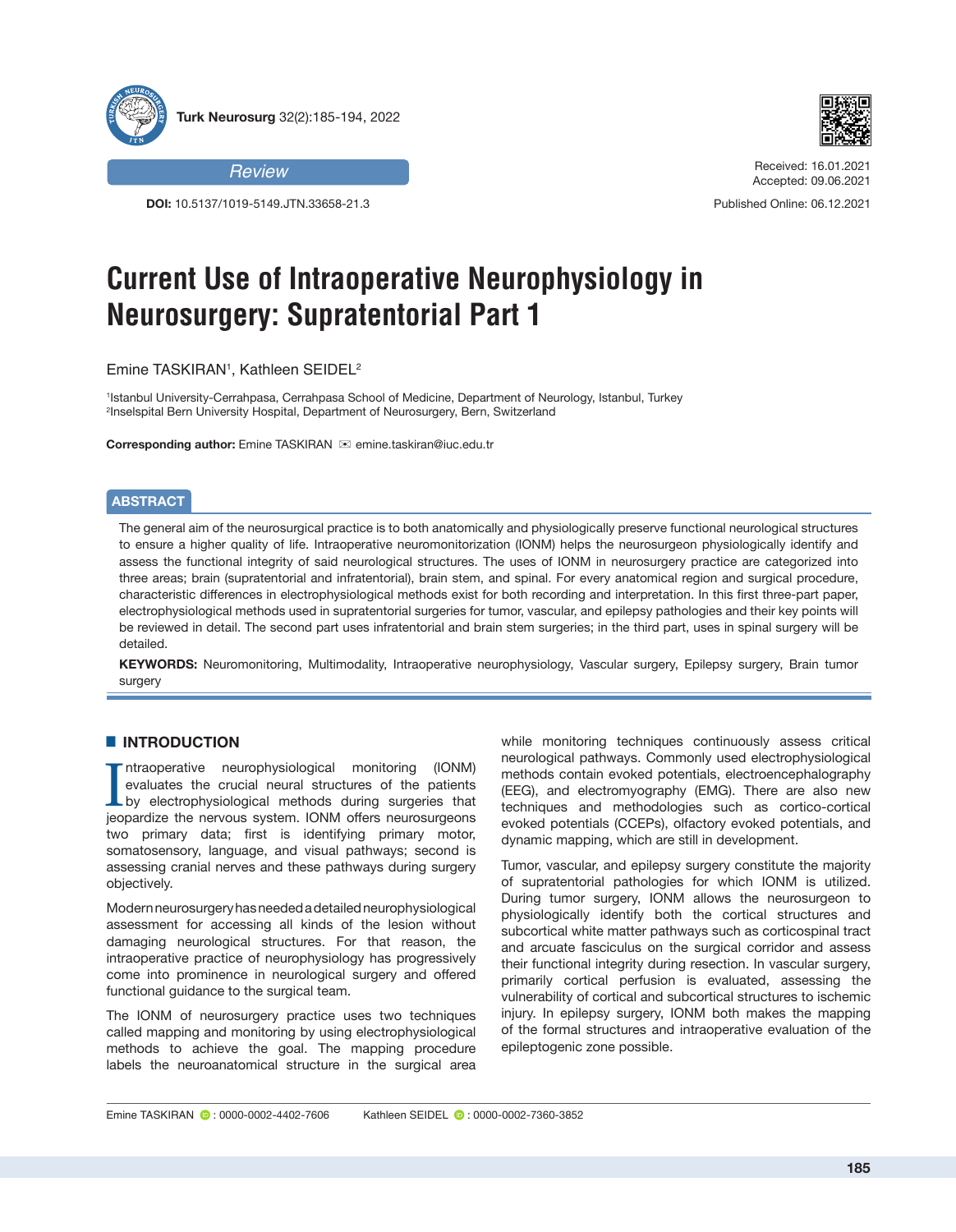This paper will focus on using IONM for supratentorial brain surgeries after explaining mapping and monitoring techniques and essential details about interpretation.

#### **Electrophysiological procedures with methods and essential points about their recording and interpretation in supratentorial surgery**

In general, a critical point for supratentorial surgery is that only one method cannot predict all neurophysiological changes. Therefore, combinations should be done according to the structures to be protected. The combination of MEP and SEP is the most common practice in supratentorial surgery. Table I summarizes all recommended and also promising methods for supratentorial procedures.

Anesthesia is another crucial point to reliable responses and interpretation. Total intravenous anesthesia (TIVA) consisting of propofol and opioid is used for reliable responses. In some circumstances, such as propofol contraindication, inhalation agents in a low mean alveolar concentration (less than 0.5 MAC) with an opioid are recommended for use (41). In this case, unstable responses can be observed in some patients.

**Motor evoked potential:** Motor evoked potential (MEP) is obtained by stimulating the motor cortex and recording muscles in the limbs or spinal cord (D waves). The motor cortex can be stimulated transcranial or direct cortical way. In transcranial stimulation, selected montage and stimulation intensity are the essential points for accurate investigation in supratentorial surgery. Scalp electrodes (C1, C2, Cz, C3, C4) are placed according to the international 10–10 system coordinates (27). Lateral montage (C3/C4 or C4/ C3 electrodes) and higher stimulation intensity generate extended stimulation whole motor pathway from the motor cortex to the level of the foramen magnum and may give falsenegative results since it also stimulates motor tract distal to a lesion (35,46). Moreover, lateral montage and higher stimulus intensity lead to patients moving, which hinders the surgery. On the contrary, transcranial with inter-hemispheric (C1/C2 or C2/C1) or hemispheric (C3/Cz or C4/Cz) and direct cortical stimulation (DCS) from strip/+6 make focal stimulation of motor cortex possible (Figure 1A-C). Particularly, DCS from strip/+6 is required less stimulation intensity and provides a very focal and superficial motor cortex stimulation (48).

MEP warning criteria for supratentorial surgery are still a matter of controversy. The most commonly used criterion is 50%- 80% amplitude decrement for muscle MEP (18). However, it was experienced that physiologic fluctuations stemmed from the surgical process influence MEP waveform and amplitudes during surgery. Thus, solely amplitude decrements not exceeding the physiological amplitude fluctuations were considered a reason for false-positive warnings (48). Threshold criteria for dcMEP and tcMEP were also studied, and recommendations were shared in the literature (1,31,37,46).

**Somatosensory evoked potential (SEP):** SEP for supratentorial intraoperative procedures is elicited by stimulating the median or ulnar nerve at the wrist and the posterior tibial nerve at the ankle and recording from the somatosensory cortex. It is known that cortical cerebral perfusion affects SEP response in a close relationship. When the cerebral perfusion falls below 18ml/100 g/min, the cortical decline in cortical SEP amplitude may be observed, and it becomes lost when perfusion rates fall below 12ml/100 g/min (3). Thus, SEP monitoring is vital in vascular surgery to detect impairment of cortical perfusion by intended or inadvertent vessel occlusion (48).

Regarding SEP recording, different recordings montages (for instance, C3'-Cz, C4'-Cz for tibial SEPs signal to noise ratio) select the best montage with a low signal-to-noise ratio and a robust and reliable response, and thus quickly evaluation (17,48). Besides, noncephalic SEP called subcortical or peripheral distinguishes cerebral or peripheral causes of amplitude alteration with the cortical recordings. Different recording montages and subcortical recordings from noncephalic points are especially recommended for vascular procedures performed against time (17,48).

Traditional SEP warning criteria consist of >50% amplitude reduction or >10% latency prolongation from baseline. However, the importance of baseline drift or reproducibility is emphasized while interpreting (17).

**Brainstem auditory evoked potential (BAEP):** BAEP are very small auditory evoked potentials in response to an auditory stimulus, recorded from A1, A2 as active and Cz or Fz as reference electrodes placed on the scalp. It consists of seven positive waves and measures the function of the auditory nerve and auditory pathways in the brainstem. It is commonly used in acoustic neuroma surgery, neurovascular compression syndrome, and brainstem tumor resections. Among intraoperative BAEP changes, the latency of Peak V is the most frequently observed phenomenon. Abolition of wave V is related to deafness. A 50% decrement of wave V and a latency increment of more than 0.5ms are used as warning criteria for intraoperative interpretation (29,32).

**Table I:** Supratentorial Procedures and Recommended IONM Techniques

| <b>Procedure</b> | <b>Recommended techniques</b>                                                      | Promising techniques for extended setup   |
|------------------|------------------------------------------------------------------------------------|-------------------------------------------|
| Brain tumors     | MEP, SEP, EEG, ECoG, BAEP and VEP according to<br>possible risks on these pathways | CCEP and SCEP, olfactory evoked potential |
| Vascular surgery | MEP, SEP, EEG, if necessary BAEP and VEP                                           |                                           |
| Epilepsy surgery | MEP, SEP, EEG, ECOG, if necessary VEP                                              | CCEP and SCEP                             |
|                  |                                                                                    |                                           |

*MEP: Motor evoked potential, SEP: Somatosensory evoked potential, EEG: Electroencephalography, ECoG: Electrocorticography, BAEP: Brain stem evoked potential, VEP: Visual evoked potential, CCEP: Corticocortical evoked potential, SCEP: Subcorticocortical evoked potential.*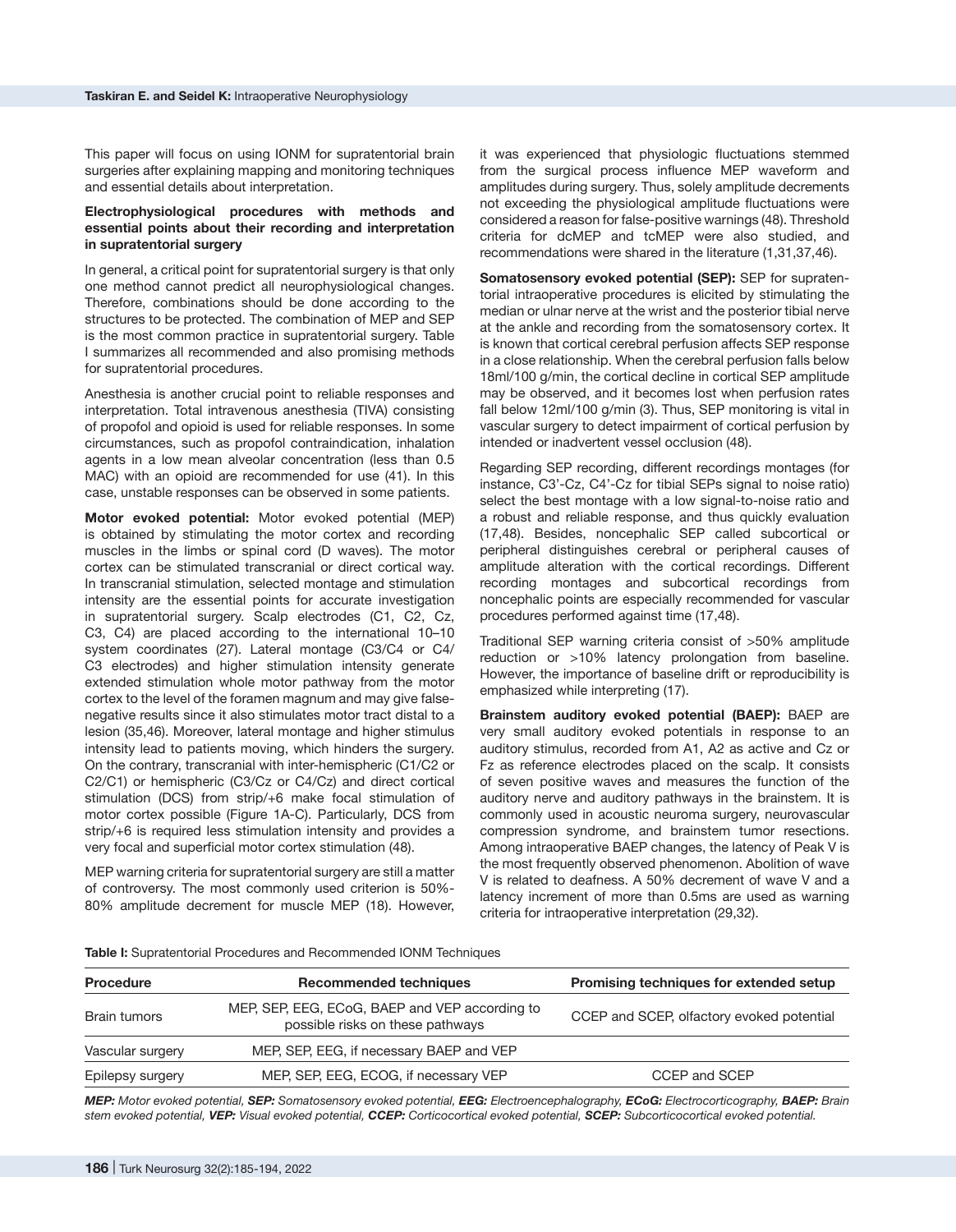

**Figure 1: A)** T2W axial slice showing a mass lesion located in the preand post-central gyri in the left frontoparietal region. **B)** The patient is registered to a neuronavigation device that helps to delineate the projection of the mass on the scalp and plan the skin incision and craniotomy. **C)** Phase reversal technique to identify electrophysiological central sulcus. The image shows the placement of a strip electrode perpendicular to the predicted anatomical central sulcus according to the neuronavigation device. **D)** The reversal in polarity at median SEP recording considered electrophysiological central sulcus was found between 2<sup>nd</sup> and 3<sup>rd</sup> contacts (blue arrow on C). **E)** The image illustrates direct cortical stimulation by the monopolar probe to confirm the localization of the motor cortex. **F)** Cortical mapping revealed hand, forearm, lip, and tongue areas labeled with tags on motor cortex with direct cortical stimulation. **G)** Direct electrical stimulation in the subcortical area to determine the distance to the CST.

**Visual evoked potential (VEP):** VEP is an evoked potential recorded from O1, O2, and Oz as active electrodes with reference at the vertex to Cz reference electrode at the scalp over the occipital cortex in response to light stimuli. In cases of occipital brain lesions, subdural strip electrodes can be used for recording. VEP monitoring has recently gained interest for use during surgeries with increasing TIVA use, simultaneous recording of the electroretinogram (ERG), new technological advancements in light-emitting diodes (LEDs) manufacturing, and implementation of white light stimulation (9,12). As an

essential point, ERG is recorded simultaneously with the VEP to be sure that there are adequate flash stimuli delivered to the retina since dislocation of googles might cause inadequate stimulation to the retina. VEP may not be recordable in patients with visual acuity less than 0.1 and/or a visual field defect larger than hemianopsia. The most commonly used warning criteria are 50% decrement of the response (12). 20% or more amplitude decrement was recently used as an alarm criterion in a study that used white LEDs (9). Further studies are needed to identify a more common warning criterion.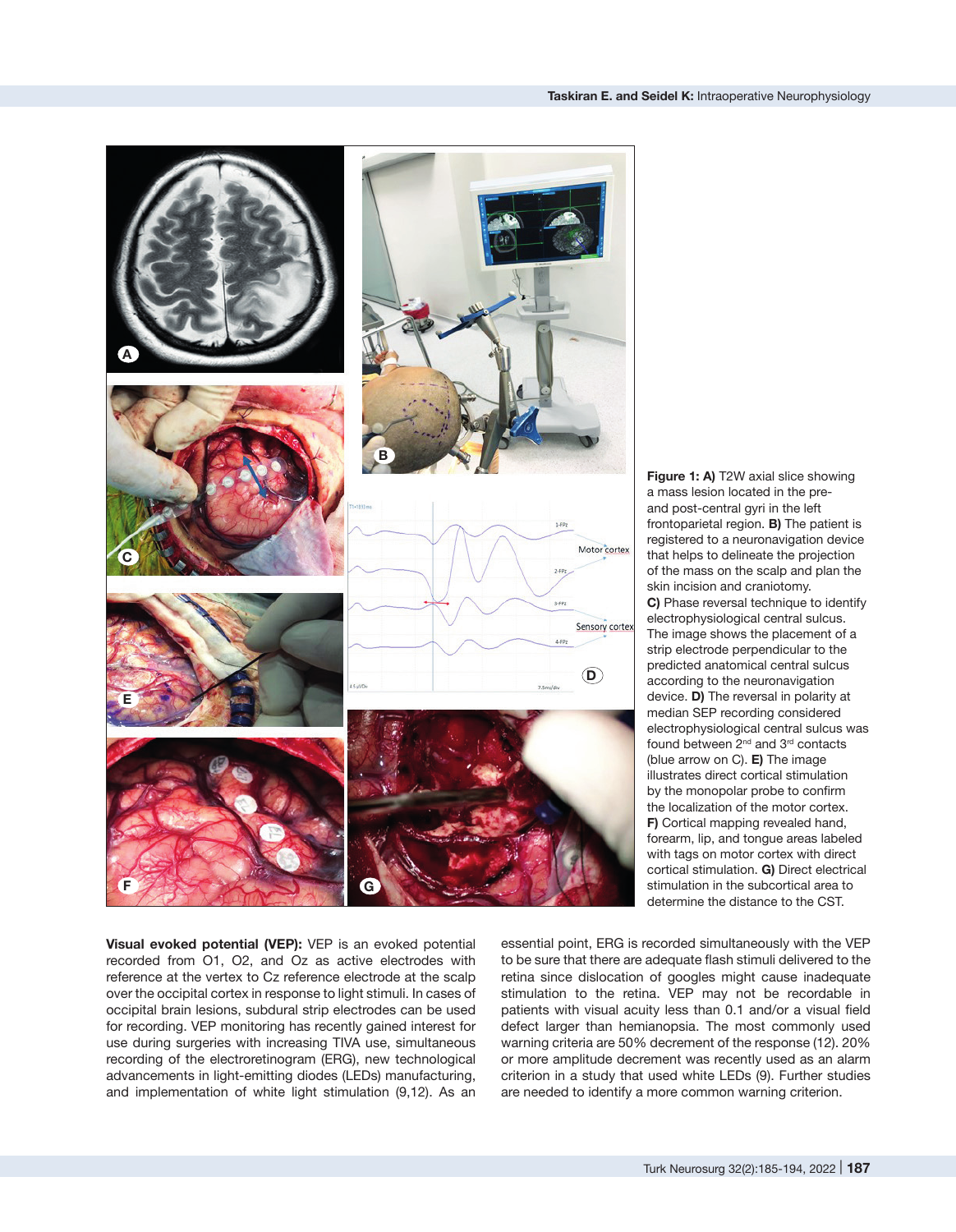**Electroencephalography (EEG) and electrocorticography (ECoG):** EEG is one of the oldest electrophysiological monitoring methods to record the brain's electrical activity. EEG and ECoG are currently used to evaluate after-discharges during cortical mapping to avoid epileptic seizures due to electrical stimulation, defining tumor margins in epilepsy surgery and some cerebral tumors, and monitoring cerebral function in neurovascular cases.

**Electromyography (EMG):** It records the electrical activity of muscle tissue and is used for various aims; to define subtle movements during mapping in awake cases, cranial nerve monitoring in skull base cases, nerve root monitoring, and testing spinal surgery.

**Cortico-cortical evoked potential (CCEPs) and subcorticocortical evoked potential (SCEP):** CCEP and SCEP are obtained by averaging ECoGs in real-time to the electrical stimuli. These methods, defined by Matsumoto R and Yamao Y, respectively, provide an opportunity to track connectivity among various functional areas defined by cortical/subcortical electrical stimulation (19,20). CCEP has been applied to identify seizure propagation pathways and monitor the cortical motor network and dorsal language pathway in intraoperative and extra-operative investigations (19). The technique is still new and not standard for intraoperative use.

**Olfactory evoked potential:** The feasibility of monitoring the sense of smell and taste under general anesthesia has been a curiosity for many years. Cortical responses to olfactory stimuli were recently demonstrated in a feasibility study (22). Nevertheless, it needs more data to adapt it into intraoperative use.

#### **Electrophysiological procedures**

#### **a. Cortical and subcortical mapping**

The mapping method identifies cortical and subcortical functional structures. Cortical and subcortical mapping can be performed intraoperatively for a patient who is awake or under general anesthesia and intraoperatively in the presurgical evaluation of epilepsy surgery. In this paper, we will only focus on intraoperative use.

When mapping is performed in awake surgery, the patient's response to simple motor tasks can be visually evaluated during stimulation. Complex muscle responses, language, and other cognitive functions can also be visually assessed but require a high level of cooperation between the patient and the participating medical team (42). Besides, the observation of muscle responses with multichannel EMG is suggested to identify subtle movements that might be unrecognized during awake brain surgery (54). Surface or subdermal needle electrodes that were shown well tolerable for patients undergoing awake surgery can be used for EMG and MEP (44).

When mapping is performed under general anesthesia, TIVA consisting of propofol and opioid is optimal for reliable responses. In some circumstances, such as propofol contraindication, inhalation agents with a low mean alveolar concentration (less than 0.5 MAC) with a current opioid

are recommended for use (41). Patients' motor reaction to electrical stimuli under general anesthesia is evaluated by surface or needle electrodes placed into muscles.

#### *Mapping methods*

SEP phase reversal technique is a mapping method that can be used for identifying the central sulcus (Figure 1A-C). As shown in Figure 1C, SEPs are recorded from strip electrodes placed perpendicularly on the predicted central sulcus according to the navigation system by stimulating the median or tibial nerve. The place where the reversal in polarity at SEP recording appears is considered the central sulcus (Figure 1D). This technique is not a direct mapping method for the motor cortex. DCS is needed to confirm the localization of the motor cortex after central sulcus identification (Figure 1E, F). Figure 1E and F show an example for direct cortical mapping after phase reversal response.

Motor cortical mapping is applied by two stimulation techniques (30,50). The Penfield technique is the oldest traditional way of cortical stimulation, still the most preferred technique in awake surgery. It comprises a 50 or 60 Hz stimulation frequency of pulses with classical 1 msec pulse duration for 1 to 4 seconds depending on intended targets. A stimulation duration of 1 second for the cortical motor functions and a longer duration of 3-4 seconds for speech and other higher cortical functions are suggested (42). A bipolar electrode tip spaced 5mm apart with biphasic current (pulse frequency 60 Hz, single pulse phase duration 1 msec) stimulation is the most used combination.

The short train technique (STT) is a relatively new stimulation technique. It was provided to elicit MEP and objectively assessment of motor pathway under general anesthesia. It was recently reported as a possibility for language mapping in patients during awake craniotomy (2,52). Technically, STT comprises short trains, four to nine monophasic rectangular electrical stimuli of 200-500 microseconds duration with an interstimulus interval of 2-4 msec (corresponding to 250- 500Hz) (13,45,50). Anodal stimulation is accepted as more effective for cortical stimulation (44). It is used in both cortical mapping and monitoring for the motor cortex and corticospinal tract. Cathodal stimulation seems better for stimulation of subcortical white matter. In case the use of the STT in awake surgery is partly new, and a single stimulus or a short train consisting of 2–4 pulses (individual pulse width 0.3–0.5 msec, anodal constant-current stimulation; interstimulus interval 4 msec, stimulation close to motor threshold) usually seems sufficient to elicit muscle MEP (44).

The Penfield technique can be performed in two approaches in awake surgery; one uses the motor threshold of the primary motor cortex, and the other uses an after-discharge threshold to be confident in the negative mapping (5,7,39).

Regarding the choice of stimulation probe and technique, the traditional combination is a bipolar stimulation probe with PT or monopolar stimulation probe with STT. Different combinations are also possible in practice depending on the surgical interest (4,49).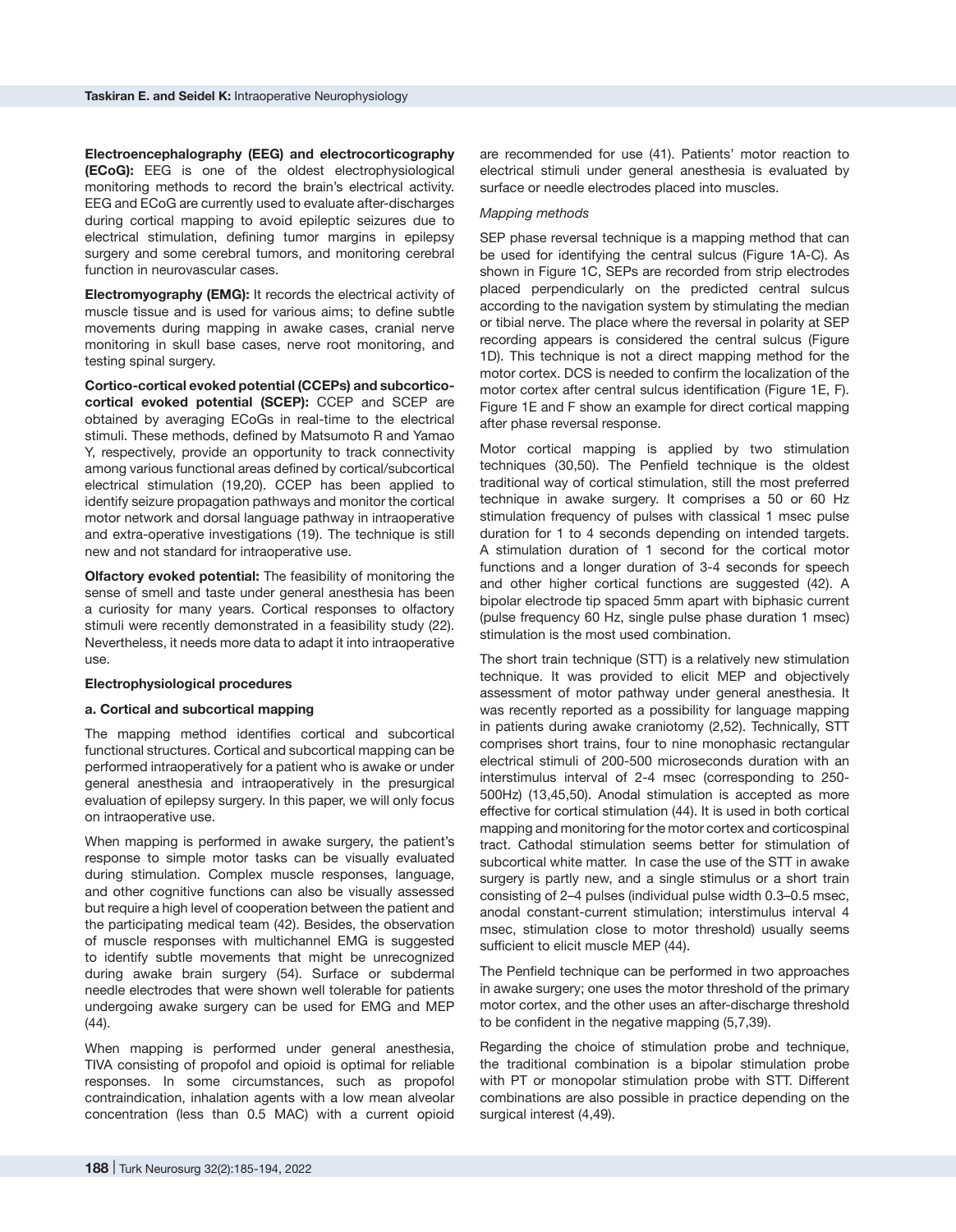European Low-Grade Glioma Network published a stimulation guideline in 2017 (42). This guideline recommends assessing every stimulation point three times and a control test without stimulation between 2 stimulations. It is also recommended to not stop mapping after identifying one eloquent site and maintaining to search for possible redundancies because negative mapping may not be protected (42). Besides, it should be kept in mind that an area infiltrated by a tumor might require higher stimulus intensity than stimulation intensity for neighboring healthy tissue. Although rare, intraoperative seizures can be seen during electrical stimulation. Thus, intraoperative ECoG might help detect after-discharges resulting from electrical stimuli (38).

#### **b. Subcortical mapping and distance to the corticospinal tract (CST)**

Subcortical stimulation is considered the gold standard for defining neurological pathways at the subcortical level. The main aim for supratentorial procedures, particularly in glial tumor surgery, is to estimate the distance from the resection cavity to the CST for preventing persistent mechanical injury to the motor pathway. The relation between stimulus intensity and CST distance was shown in the literature that is summarized in Table II (11,26,28,33,40). As shown in Table II, studies have a correlation that remains uncertain, whether linear or non-linear. Discrepancies reported in these studies are reckoned as different results based on technical aspects (39). Currently, the vague rule of thumb "1mA correlates to 1mm" in subcortical cathodal monopolar stimulation gained acceptance during supratentorial brain tumor surgeries (39). It is recommended that surgical resection should be done until reaching a safe-distance margin to the CST for preventing motor pathway injury. Safe margins for subcortical stimulation vary among surgical centers in the context of histopathology, targeted resection limits, infiltration of immediate areas, and method of hemostasis (4,21,26,33,38,39).

Prabhu et al. reported that the possibility of neurological deficits was increased when the distance to the CST from the probe was less than 5 mm (33). Seidel et al. noticed that the risk of CST injury was associated with mapping motor threshold. Nevertheless, cortical MEP monitoring is continually required with subcortical stimulation to avoid more proximal ischemic injury. On the other side, if DCS-MEP monitoring remains stable, mapping thresholds even equal/below 3mA might be safe at the same time (38,39). In case of preoperative motor deficit, Plans et al. recommended stopping subcortical resection before obtaining a subcortical motor threshold at 3mA (31).

#### *Continuous subcortical mapping as a new approach*

More recently, continuous subcortical mapping was practiced in some centers (21,34,38,40). As known that, subcortical mapping is classically done intermittently by interrupting the resection. A monopolar stimulation probe integrated into the classical surgical suction device or a cavitronic ultrasonic surgical aspirator (CUSA) continues stimulation in this approach while tumor resection is going on. It seems valuable for tumors very close to the CST with a combination of MEP monitoring (36,38).

#### **c. Monitoring techniques**

Monitoring techniques continuously assess the functional integrity of the functional systems such as primary motor, somatosensory, language and visual pathways, and the cranial nerves during surgery.

The motor pathway is evaluated by quantitative analysis of MEP or examining motor movement in awake surgery. STT with monopolar anodal stimulation is accepted as the best option for accurate MEP monitoring under general anesthesia due to quantitative MEP analysis since STT provides a timelocked MEP response with a defined latency and amplitude  $(14.15)$ .

Somatosensory pathways are controlled by SEP monitoring that is essentially used to detect impairment of cortical perfusion for supratentorial surgery, as mentioned in the first part.

| <b>Table II:</b> The Relation Between Stimulus Intensity and CST Distance |  |
|---------------------------------------------------------------------------|--|
|---------------------------------------------------------------------------|--|

| <b>Author</b>       | <b>Methods</b>                                                                                                       | The relation and clinical result                                                                                                                         |
|---------------------|----------------------------------------------------------------------------------------------------------------------|----------------------------------------------------------------------------------------------------------------------------------------------------------|
|                     | Kamada et al., (11) MP, CS, 5 ST, 0.2msec PD, postop MRI                                                             | 1.8mA as the Th for direct CST contact                                                                                                                   |
| Nossek et al., (26) | MP, CS, 5-7ST, 0.2msec PD, 300Hz, intraop USG<br>and navigation                                                      | linear correlation with 0.97mA for every 1 mm of brain<br>tissue                                                                                         |
| Prabhu et al., (33) | tractography                                                                                                         | MP, AS, 5ST, 0.3-0.5msec PD, 500Hz, intraop MRI a trend toward worsening of neurological deficit at the<br>distance from probe to the CST was below 5 mm |
| Shiban et al., (40) | MP, AS and CS, 5 ST, 0.3-0.7 msec, 500Hz,<br>titanium clip artifact in postop MRI and postop DTI distance to the CST | nonlinear correlation between stimulation intensity and                                                                                                  |
| Seidel et al., (37) | MP, CS, 5ST, 0.5msec PD, 250Hz, intraop MEP<br>changes (clinical evaluation)                                         | irreversibl changes/loss of cortical MEP in subcortical<br>mapping group: $0\%$ in $>11$ mA 10% in 4 to 10mA, 20%<br>in 1 to 3 $mA$                      |

*MP: Monopolar probe, CS: Cathodal stimulation, AS: Anodal stimulation, ST: Stimulus train, PD: Pulse duration, MRI: Magnetic resonance*  imaging, intraop: Intraoperative, postop: Postoperative, USG: Ultrasonography, MEP: Motor evoked potential, Th: Threshold CST: Corticospinal *tractus (Modified from ref. 38).*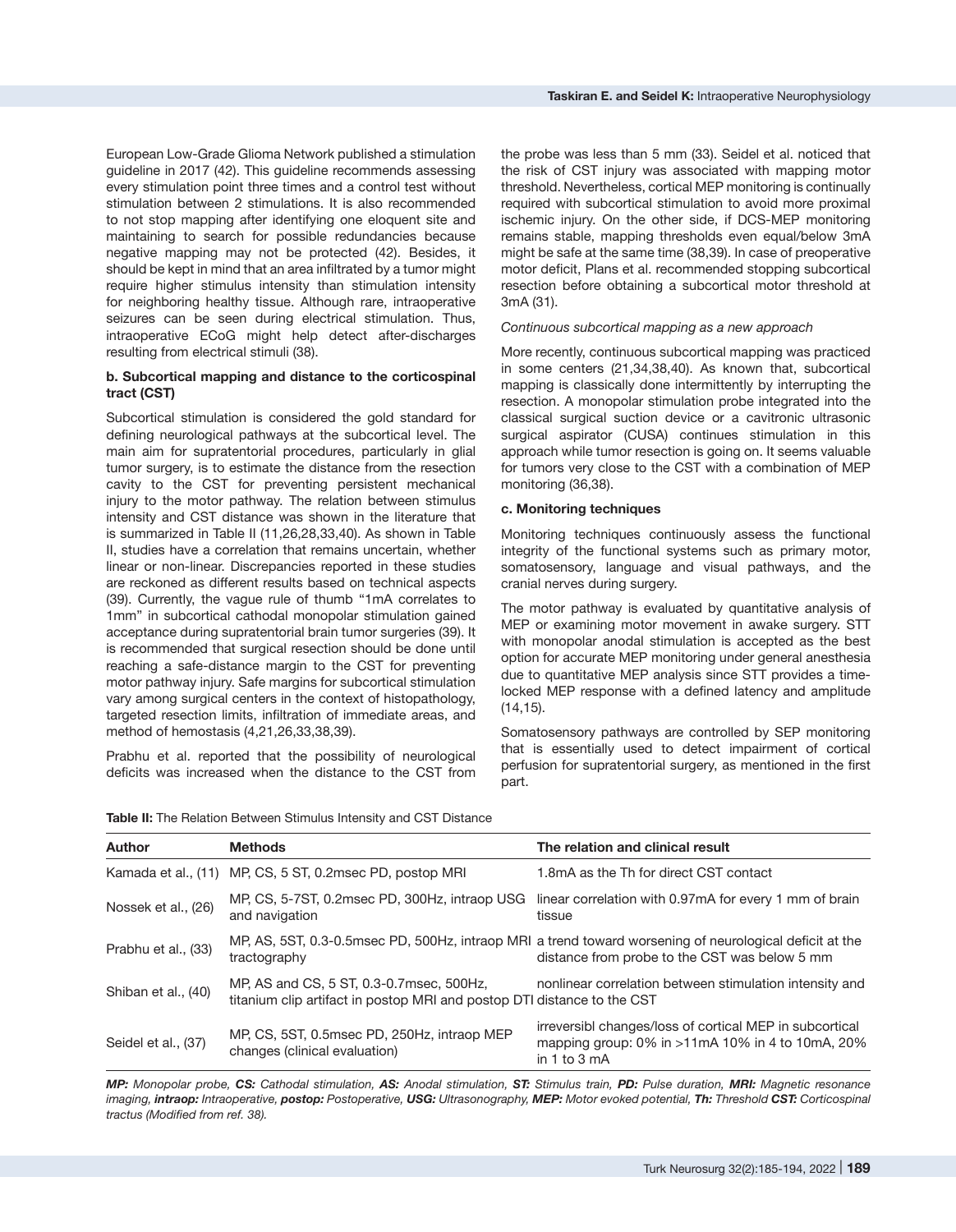VEP monitoring has recently become spoken for IONM with technological advancements in light-emitting diodes (LEDs) manufacturing and size reduction (12). It can be easily monitored for surgeries of tumors or vascular lesions that carry a risk of damage to the visual pathways.

A precise language monitoring is possible by a neuropsychiatric assessment during awake surgery. However, intraoperative CCEP and SCEP monitoring, new advancements in monitoring methods, seem clinically helpful for evaluating the integrity of the language network. A 32% decrease of CCEP amplitude was shown as not producing persistent language impairment (53). However, it is noticed that information coming from more patients and different groups is needed to establish the promising parameter and/or particular cut-off value to check for its clinical utility (21). Moreover, further studies with large patient cohorts would establish its clinical utility for mapping functional brain networks as a part of presurgical evaluations (19).

Cranial nerves are mainly monitored by EMG and corticobulbar MEP (CoMEP), but mostly monitoring cranial nerves is required in the brainstem and angle tumor surgeries such as vestibular schwannoma.

#### **1) IONM for supratentorial brain tumors**

IONM is a part of the modern neurosurgical approach to resect a tumor near an eloquent area, such as the Rolandic region and frontotemporal speech areas, to determine functional boundaries to either improve survival or to avoid postoperative neurological deficits. Maximal safe resection is critical to achieving success and directed by mapping and monitoring methods in such surgeries (39). The gold standard for localization of eloquent cortex and white matter tracts at different stages of tumor resection is cortical and subcortical mapping, respectively. The critical strategy for protecting the CST is to practice continuous MEP monitoring to remove tumors from within or adjacent to the central region and insular tumors extending deeply toward the internal capsule. The limit of tumor resection is determined according to the rate of decrease in amplitude of MEP. Sensory impairment alone is not accepted as a criterion to stop tumor resection (39). For that reason, SEP monitoring is commonly used as a complementary method to MEP monitoring for brain tumor surgeries (39). However, it is reported that SEP may also have valuable information if the tumor involves vessels in the Sylvian fissure or the transsylvian approach that may lead to significant vasospasm (25).

In addition, visual pathways can be monitored by VEP in resection of intrinsic brain lesions that are close to visual pathways and associated areas such as temporal, temporoinsular, parietal, or parietooccipital lesions.

#### **3) IONM for supratentorial vascular surgery**

Intraoperative neuromonitoring is commonly used in supratentorial aneurysms, arteriovenous and cavernous malformation surgeries. One of the most worrying complications of vascular surgery is cerebral ischemia and associated ischemic stroke. IONM aims to identify impending ischemia related to the vascular territories of surgical interest and alter the intraoperative management of these cases to avoid ischemic stroke. SEP monitoring in cerebral aneurysms has a long history from the 1980s (6). Other monitoring systems such as MEP, BAEP, and VEP were implemented later based on the location of the vascular lesion and probable risks, with developing technical aspects on modalities in the neurosurgical operations.

Vascular territories and recommended recordings for specific intracranial aneurysms and AVM locations are shown in Table III.

#### **a. IONM for aneurysm surgery**

Several maneuvers or intraoperative events in aneurysm surgery have potential risks for brain ischemia: the manipulation of the aneurysm, premature aneurysm rupture, unintentional vessel occlusion by clip placement, induced vasospasm, and vascular compromise by retractor placement (46,48). It is reported that ischemia can occur either within the vascular territory of the aneurysm-bearing vessel or in the vicinity of surgical manipulation (46,48).

SEP monitoring is primarily helpful to detect impairment of cortical perfusion by intended or inadvertent vessel occlusion because of the close relationship between cortical response and cortical cerebral perfusion, as mentioned before. Essential points on SEP monitoring mentioned in the monitoring techniques section are especially crucial during aneurysm surgery performed against time.

In this regard, median nerve SEP provides information about the primary somatosensory parietal cortex representing the hand supplied by the internal carotid artery (ICA) and middle cerebral artery (MCA). It also carries knowledge on thalamic activity supplied by the posterior cerebral artery (PCA) and thalamocortical sensory axons supplied by lenticulostriate branches of the middle cerebral and anterior choroidal arteries. In contrast, posterior tibial nerve SEP represents the legs and gives selective information about parasagittal somatosensory parietal cortex supplied by the anterior cerebral artery (ACA) (17). Median nerve SEPs are monitored in aneurysms of MCA, ICA, and anterior choroidal artery (AcoA) originating from ICA. Tibial nerve SEPs are essential for ACA and anterior communicating artery (AComA) that connects the left and right anterior cerebral arteries aneurysm (17).

When a vessel occlusion occurs during surgery, usually increment of latency followed by amplitude decrement is observed in SEP recordings. These changes can occur within seconds or as long as 30 minutes, depending on the failure of collateral circulation (48).

MEPs are required to monitor MEP monitoring in aneurysm surgery, especially in all anterior circulation aneurysms, to monitor perforating vessels that supply subcortical motor pathways (48). Commonly bilateral arm muscle MEP is performed for ICA and MCA aneurysms while leg muscle MEP for ACA and AComA aneurysms, and pericallosal artery with the interhemispheric approach. In addition, facial MEP may be added if the ICA bifurcation is involved and hand MEP for ACA aneurysm because the perforating arteries of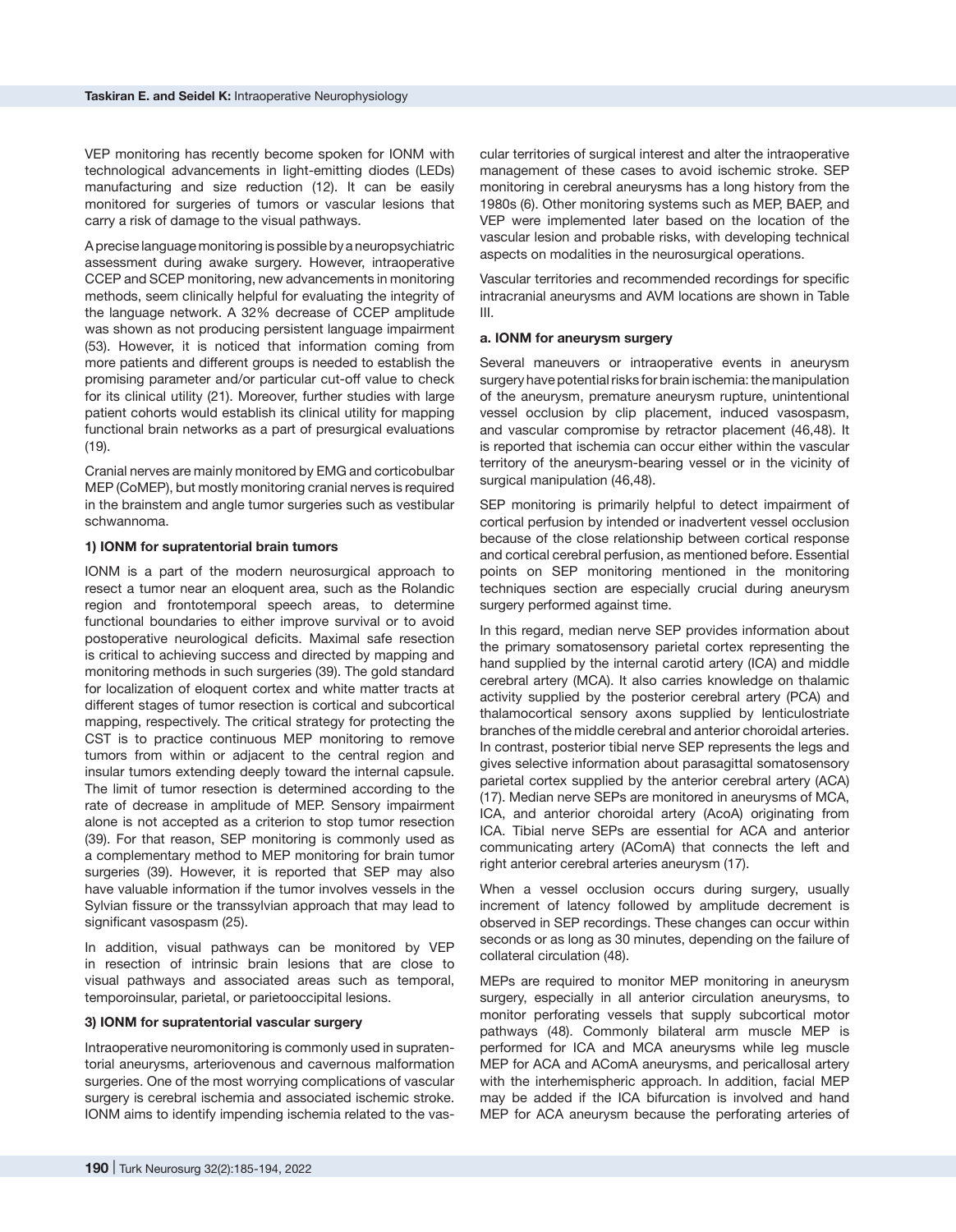| Aneurysm and AVM surgery                                                       | *Recommendations                               | *Extended setup                                      |
|--------------------------------------------------------------------------------|------------------------------------------------|------------------------------------------------------|
| ICA<br><b>PCoA</b><br><b>AChoA</b><br>Ophtalmic arter                          | median nerve SEP,<br>upper extremity MEP       | <b>VEP</b>                                           |
| Complex ICA bifurcation aneurysm                                               | median nerve SEP,<br>upper extremity MEP       | facial MEP, tibial nerve SEP,<br>lower extremity MEP |
| <b>MCA</b>                                                                     | median nerve SEP, arm MEP,<br>lower facial MEP | tibial nerve SEP, leg MEP                            |
| ACA<br><b>AComA</b><br>Distal ACA (A2)                                         | tibial nerve SEP, lower extremity MEP          | median nerve SEP, upper extremity MEP                |
| Pericallosal artery with interhemispheric<br>approach                          | tibial nerve SEP, lower extremity MEP          |                                                      |
| Vertebrobasiler<br><b>PCA</b><br><b>SCA</b><br><b>PICA</b>                     | median nerve SEP,<br>upper extremity MEP, BAEP | tibial nerve SEP, lower extremity MEP                |
| *Bilateral recordings are required, the ipsilateral side serving as reference. |                                                |                                                      |

**Table III:** Recommendations for IONM Techniques to Use in the Cerebrovascular Procedures and Related Vascular Territories

*ICA: Internal carotid artery, PCoA: Posterior communicating artery, ACoA: Anterior choroidal artery, MCA: Middle cerebral artery, ACA: Anterior cerebral artery, AComA: Anterior communicating artery, PCA: Posterior cerebral artery, SCA: Superior cerebral artery, PICA: Posterior inferior cerebral artery, SEP: Somatosensory evoked potential, MEP: Motor evoked potential, BAEP: Brain stem evoked potential, VEP: Visual evoked potential (Modified from ref. 45).* 

the ACA supplying motor pathways, including corticonuclear efferents and fibers descending toward cervical motoneurons. According to studies on MEP changes and clinical outcomes in aneurysm surgery, permanent MEP loss is associated with the long-term severe motor deficit, and reversible loss or alteration is related to the frequently transient motor deficit (24,47). Some data are reporting false-negative results about the neurological outcome (54,55).

On the other hand, MEP is also valuable for identifying posterior circulation and brainstem ischemia with a combination of SEPs and BAEPs. VEP monitoring may be added to the setup for aneurysms of ICA, including posterior communicating artery, ACoA, and ophthalmic artery (12,48). However, it is pointed out that significant involvement of cranial nerve nuclei of the reticular formation may go undetected by all of those recordings (48).

#### *Definition of critical changes and possible interventions in response to critical changes*

Stable recordings in critical surgery steps such as temporary or permanent vessel occlusions allow the surgeon to maintain the surgery for an optimal surgical result (48). In case of the IONM changes, the following steps are recommended. Anesthesia and vital signs are quickly checked, and surgical steps of the past minutes are reconsidered. Cerebral retraction is reduced, if possible, by releasing or readjusting, temporary aneurysm clips are repositioned or removed, the permanent clip is repositioned. If vasospasm is suspected, topically

applied diluted nimodipine and raised central arterial pressure can help to restore sufficient blood flow within a brief period (16).

SEP and MEP monitoring with BAEP and/or VEP when required are accepted as valuable tools for detecting postoperative deficit on aneurysm surgery (6,24,46-48). However, there is still a debate about the efficiency of IOMN (8,10). Undetected neurophysiological changes can be a reason for this debate. These changes may result from far lateral stimulation or much higher stimulus intensity in terms of ischemic stroke. For this reason, controlled randomized studies that are carried out according to essential points on IONM recording and interpretation mentioned in the first part are recommended to determine evidence for the clinical utility.

#### **b. Vascular malformations**

IONM with mapping and monitoring techniques are helpful during the surgical resection of vascular malformations located near the central region or close to the sensorimotor pathways (6,23). Monitoring modalities are similar to that in aneurysms. The lesion location, vascularization, and perforating arteries at risk determine the type of SEPs and MEPs to be recorded during monitoring. SEP recording may warn for inadvertent damage to the structures from local factors, such as retractor placement or heat from electrocoagulation in the surgical area. In addition, the blood supply to the vascular malformations may come from adjacent brain areas, including sensory regions, and occlusion of the feeding arteries may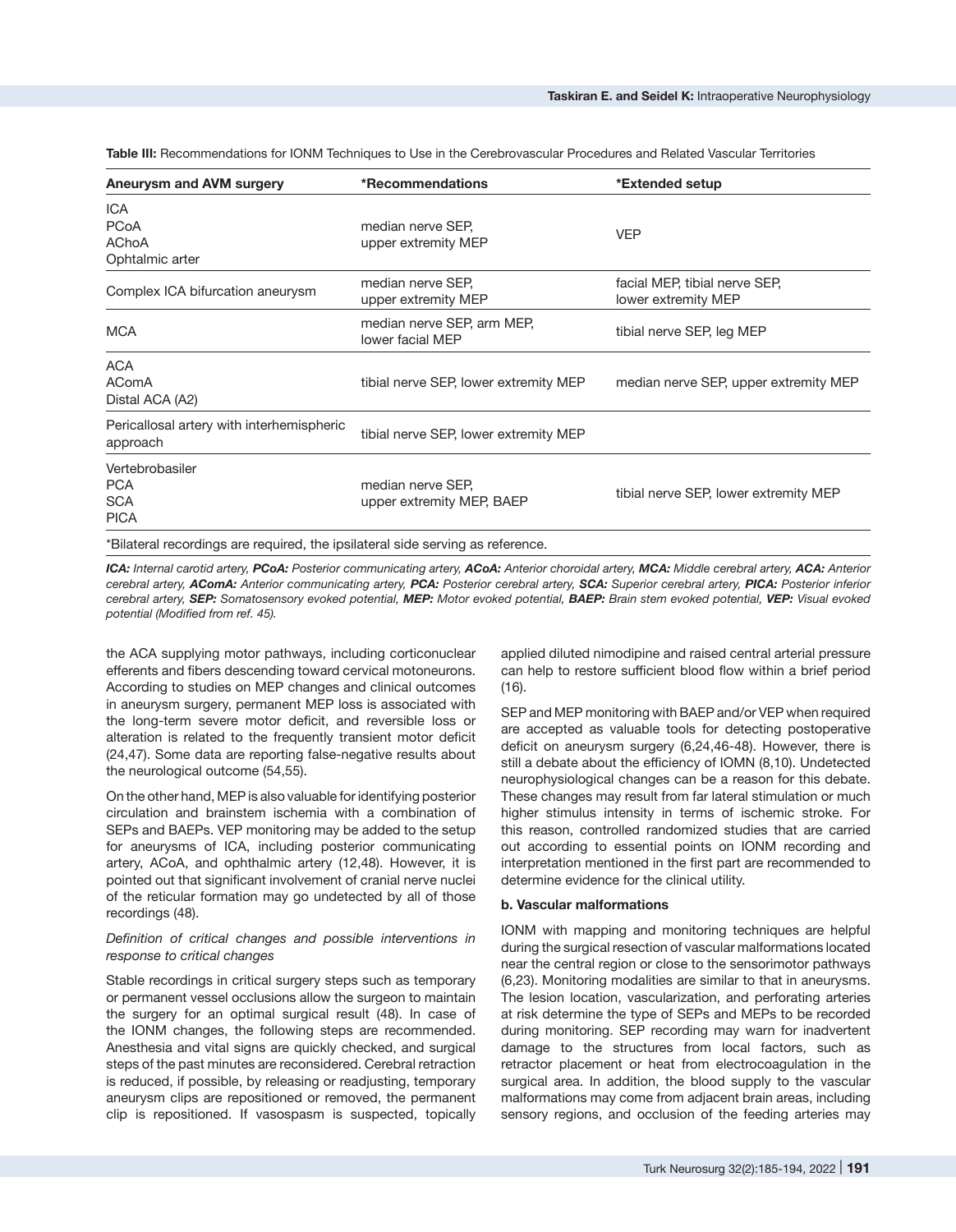impair cortical perfusion (25). SEP recording will allow for test occlusion of those vessels. In addition, MEP monitoring helps avoid new motor deficits without compromising the surgical result if that motor function is endangered.

MEP and SEP monitoring in benign lesions, such as cavernoma (CM), are also used if the lesions are close to the motor tract. The surgery and surgical reactions are similar to surgery of metastasis. If the surgeon wants to remove adjacent hemosiderin-stained brain in CMs with seizures, IONM can guide the surgeon for safe resection by determining the distance from the resection cavity to the CST and controlling the functionality of long pathways.

#### **IONM for epilepsy surgery**

Epilepsy surgery is a challenging but exciting area consisting of both lesional and nonlesional procedures in neurosurgery practice. Many recent advances such as diffusion tensor imaging, magnetoencephalography, and high-frequency oscillations have helped epilepsy neurosurgeons to achieve the best outcome for patients. DCS and ECoG, intraoperatively or extraoperatively, are well-known methods used in epilepsy surgery. However, modern epilepsy surgery needs to use multimodal IONM, especially in the surgery of extratemporal epilepsy and also nonlesional epilepsy that is intimately related to eloquent brain regions. Over the years, IONM techniques were utilized for multimodality to assist modern epilepsy surgery (43,51). The aim is similar to other surgeries to some degree. The primary motor, somatosensory, language and visual pathways are identified using direct stimulation and preserved by continuous monitoring. ECoG can identify the after-discharges during electrical stimulation, define the extent of resection in epilepsy surgery and tumor margins of some cerebral tumors, and monitor cerebral function in neurovascular cases. CCEP with SCEP can be applied to identify seizure propagation pathways and monitor the cortical motor network and dorsal language pathway (19-21).

#### █ **AUTHORSHIP CONTRIBUTION**

**Study conception and design:** TE, SK

**Data collection:** TE, SK

**Analysis and interpretation of results:** TE, SK

# **Draft manuscript preparation:** TE

**Critical revision of the article:** SK

All authors (TE, SK) reviewed the results and approved the final version of the manuscript.

## █ **REFERENCES**

- 1. Abboud T, Schaper M, Dührsen L, Schwarz C, Schmidt NO, Westphal M, Martens T: A novel threshold criterion in transcranial motor evoked potentials during surgery for gliomas close to the motor pathway. J Neurosurg 125:795- 802, 2016
- 2. Axelson HW, Hesselager G, Flink R: Successful localization of the Broca area with short-train pulses instead of 'Penfield' stimulation. Seizure 18:374-375, 2009
- 3. Branston NM, Ladds A, Symon L, Wang AD: Comparison of the effects of ischaemia on early components of the somatosensory evoked potential in brainstem, thalamus, and cerebral cortex. J Cereb Blood Flow Metab 4:68-81, 1984
- 4. Bello L, Riva M, Fava E, Ferpozzi V, Castellano A, Raneri F, Pessina F, Bizzi A, Falini A, Cerri G: Tailoring neurophysiological strategies with clinical context enhances resection and safety and expands indications in gliomas involving motor pathways. Neuro Oncol 16:1110‐1128, 2014
- 5. Berger MS, Kincaid J, Ojemann GA, Lettich E: Brain mapping techniques to maximize resection, safety, and seizure control in children with brain tumors. Neurosurgery 25:786-792, 1989.
- 6. Carter LP, Raudzens PA, Gaines C, Crowell RM: Somatosensory evoked potentials and cortical blood flow during craniotomy for vascular disease. Neurosurgery 15:22-28, 1984
- 7. Duffau H, Capelle L, Denvil D, Sichez N, Gatignol P, Taillandier L, Lopes M, Mitchell MC, Roche S, Muller JC, Bitar A, Sichez JP, van Effenterre R: Usefulness of intraoperative electrical subcortical mapping during surgery for low-grade gliomas located within eloquent brain regions: Functional results in a consecutive series of 103 patients. J Neurosurg 98:764-778, 2003
- 8. Greve T, Stoecklein VM, Dorn F, Laskowski S, Thon N, Tonn JC, Schichor C: Introduction of intraoperative neuromonitoring does not necessarily improve overall long-term outcome in elective aneurysm clipping. J Neurosurg 132:1188-1196, 2020
- 9. Gutzwiller EM, Cabrilo I, Radovanovic I, Schaller K, Boëx C: Intraoperative monitoring with visual evoked potentials for brain surgeries. J Neurosurg 130:654-660, 2019
- 10. Irie T, Yoshitani K, Ohnishi Y, Shinzawa M, Miura N, Kusaka Y, Miyazaki S, Miyamoto S: The efficacy of motor-evoked potentials on cerebral aneurysm surgery and new-onset postoperative motor deficits. J Neurosurg Anesthesiol 22:247- 251, 2010
- 11. Kamada K, Todo T, Ota T, Ino K, Masutani Y, Aoki S, Takeuchi F, Kawai K, Saito N: The motor-evoked potential threshold evaluated by tractography and electrical stimulation. J Neurosurg 111:785-795, 2009
- 12. Kodama K, Goto T: Neurophysiology of the visual system: Basics and intraoperative neurophysiology techniques. In: Deletis V, Shils J, Sala F, Seidel K (eds), Neurophysiology in Neurosurgery. Cambridge, Massachusetts: Academic Press, 2020:53-64
- 13. Kombos T, Suess O, Funk T, Kern BC, Brock M: Intraoperative mapping of the motor cortex during surgery in and around the motor cortex. Acta Neurochir 142:263-268, 2000
- 14. Kombos T, Suess O, Kern BC, Funk T, Hoell T, Kopetsch O, Brock M: Comparison between monopolar and bipolar electrical stimulation of the motor cortex. Acta Neurochir (Wien) 141:1295-1301, 1999
- 15. Kombos T, Süss O: Neurophysiological basis of direct cortical stimulation and applied neuroanatomy of the motor cortex: A review. Neurosurg Focus 27:E3, 2009
- 16. Lopez JR: Intraoperative neurophysiologic monitoring of vascular disorders. In: Galloway GM, Nuwer MR, Lopez JR, Zamel KM (eds), Intraoperative Neurophysiologic Monitoring. NewYork: Cambridge University Press, 2010:172-195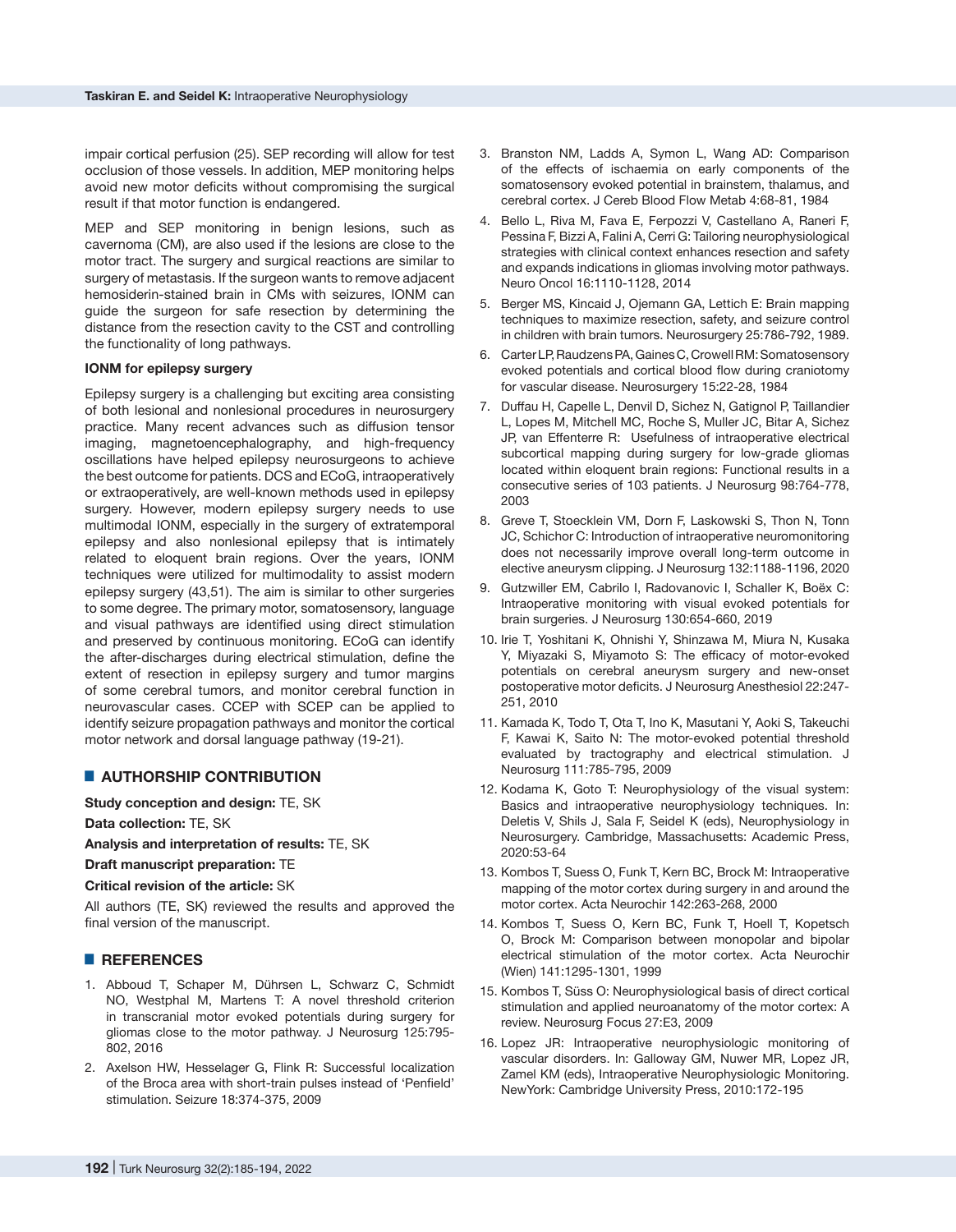- 17. MacDonald DB, Dong C, Quatrale R, Sala F, Skinner S, Soto F, Szelényi A: Recommendations of the International Society of Intraoperative Neurophysiology for intraoperative somatosensory evoked potentials. Clin Neurophysiol 130(1):161-179, 2019
- 18. MacDonald DB, Skinner S, Shils J, Yingling C; American Society of Neurophysiological Monitoring: Intraoperative motor evoked potential monitoring - a position statement by the American Society of Neurophysiological Monitoring. Clin Neurophysiol 124:2291-2316, 2013
- 19. Matsumoto R, Kunieda T, Nair D: Single pulse electrical stimulation to probe functional and pathological connectivity in epilepsy. Seizure 44: 27-36, 2017
- 20. Matsumoto R, Nair DR, LaPresto E, Najm I, Bingaman W, Shibasaki H, Lüders HO: Functional connectivity in the human language system: A cortico-cortical evoked potential study Brain 127(Pt 10):2316-2330, 2004
- 21. Moiyadi A, Velayutham P, Shetty P, Seidel K, Janu A, Madhugiri V, Singh VK, Patil A, John R: Combined motor evoked potential monitoring and subcortical dynamic mapping in motor eloquent tumors allows safer and extended resections. World Neurosurg 120:e259-e268, 2018
- 22. Momjian S, Tyrand R, Landis BN, Boex C: Intraoperative monitoring of olfactory function: A feasibility study. J Neurosurg 5:1659-1664, 2020
- 23. Musahl C, Hopf NJ: Neuromonitoring for arterioveneous malformations surgery. In: Spetzler RF, Kondziolka DS, Higashida RT, Kalani MYS (eds), Comprehensive Management of Arteriovenous Malformations of the Brain and Spine. UK: Cambridge University Press, 2015:86-95
- 24. Neuloh G, Pechstein U, Cedzich C, Schramm J: Motor evoked potential monitoring with supratentorial surgery. Neurosurgery 54:1061-1072, 2004
- 25. Neuloh G, Schramm J: Intraoperative neurophysiological mapping and monitoring for supratentorial procedures. In: Deletis V, Shils J (eds), Neurophysiology in Neurosurgery. USA: Academic Press, 2002:339-390
- 26. Nossek E, Korn A, Shahar T, Kanner AA, Yaffe H, Marcovici D, Ben-Harosh C, Ben Ami H, Weinstein M, Shapira-Lichter I, Constantini S, Hendler T, Ram Z: Intraoperative mapping and monitoring of the corticospinal tracts with neurophysiological assessment and 3-dimensional ultrasonography-based navigation. J Neurosurg 114:738-746, 2011
- 27. Nuwer MR, Comi G, Emerson R, Fuglsang-Frederiksen A, Guérit JM, Hinrichs H, Ikeda A, Luccas FJ, Rappelsburger P: IFCN standards for digital recording of clinical EEG. International Federation of Clinical Neurophysiology. Electroencephalogr Clin Neurophysiol 106:259-261, 1998
- 28. Ohue S, Kohno S, Inoue A, Yamashita D, Harada H, Kumon Y, Kikuchi K, Miki H, Ohnishi T: Accuracy of diffusion tensor magnetic resonance imaging-based tractography for surgery of gliomas near the pyramidal tract: A significant correlation between subcortical electrical stimulation and postoperative tractography. Neurosurgery 70:283-294, 2012
- 29. Park SK, Joo BE, Lee S, Lee JA, Hwang JH, Kong DS, Seo DW, Park K, Lee HT: The critical warning sign of real-time brainstem auditory evoked potentials during microvascular decompression for hemifacial spasm. Clin Neurophysiol 129:1097-1102, 2018
- 30. Penfield W, Boldrey E: Somatic motor and sensory representation in the cerebral cortex of man as studied by electrical stimulation. Brain 60:389-443, 1937
- 31. Plans G, Fernández-Conejero I, Rifà-Ros X, Fernández-Coello A, Rosselló A, Gabarrós A: Evaluation of the high-frequency monopolar stimulation technique for mapping and monitoring the corticospinal tract in patients with supratentorial gliomas. A proposal for intraoperative management based on neurophysiological data analysis in a series of 92 patients. Neurosurgery 81:585-594, 2017
- 32. Polo G, Fischer C, Sindou MP, Marneffe V: Brainstem auditory evoked potential monitoring during microvascular decompression for hemifacial spasm: Intraoperative brainstem auditory evoked potential changes and warning values to prevent hearing loss-prospective study in a consecutive series of 84 patients. Neurosurgery 54:97-106, 2004
- 33. Prabhu SS, Gasco J, Tummala S, Weinberg JS, Rao G: Intraoperative magnetic resonance imaging-guided tractography with integrated monopolar subcortical functional mapping for resection of brain tumors. Clinical article. J Neurosurg 114:719-726, 2011
- 34. Roth J, Korn A, Bitan-Talmor Y, Kaufman R, Ekstein M, Constantini S: Subcortical mapping using an electrified cavitron ultrasonic aspirator in pediatric supratentorial surgery. World Neurosurg 101:357-364, 2017
- 35. Rothwell J, Burke D, Hicks R, Stephen J, Woodforth I, Crawford M: Transcranial electrical stimulation of the motor cortex in man: Further evidence for the site of activation. J Physiol 481 (Pt 1):243-250, 1994
- 36. Sala F, Lanteri P: Brain surgery in motor areas: the invaluable assistance of intraoperative neurophysiological monitoring. J Neurosurg Sci 47:79‐88, 2003
- 37. Seidel K, Beck J, Stieglitz L, Schucht P, Raabe A: Lowthreshold monopolar motor mapping for resection of primary motor cortex tumors. Neurosurgery 71 Suppl Operative 1:104- 115, 2012
- 38. Seidel K, Beck J, Stieglitz L, Schucht P, Raabe A: The warningsign hierarchy between quantitative subcortical motor mapping and continuous motor evoked potential monitoring during resection of supratentorial brain tumors. J Neurosurg 118:287‐296, 2013
- 39. Seidel K, Raabe A: Cortical and subcortical brain mapping. In: Deletis V, Shils J, Sala F, Seidel K (eds), Neurophysiology in Neurosurgery, 2020. USA: Academic Press, 2002:121-132
- 40. Shiban E, Krieg SM, Haller B, Buchmann N, Obermueller T, Boeckh-Behrens T, Wostrack M, Meyer B, Ringel F: Intraoperative subcortical motor evoked potential stimulation: How close is the corticospinal tract? J Neurosurg 123:711- 720, 2015
- 41. Sloan TB, Koht A: Principles of anesthesia. In: Deletis V, Shils J, Sala F, Seidel K (ed), Neurophysiology in Neurosurgery. Cambridge, Massachusetts: Academic Press, 2020:567-580
- 42. Spena G, Schucht P, Seidel K, Rutten GJ, Freyschlag CF, D'Agata F, Costi E, Zappa F, Fontanella M, Fontaine D, Almairac F, Cavallo M, De Bonis P, Conesa G, Foroglou N, Gil-Robles S, Mandonnet E, Martino J, Picht T, Viegas C, Wager M, Pallud J: Brain tumors in eloquent areas: A European multicenter survey of intraoperative mapping techniques, intraoperative seizures occurrence, and antiepileptic drug prophylaxis. Neurosurg Rev 40:287-298, 2017